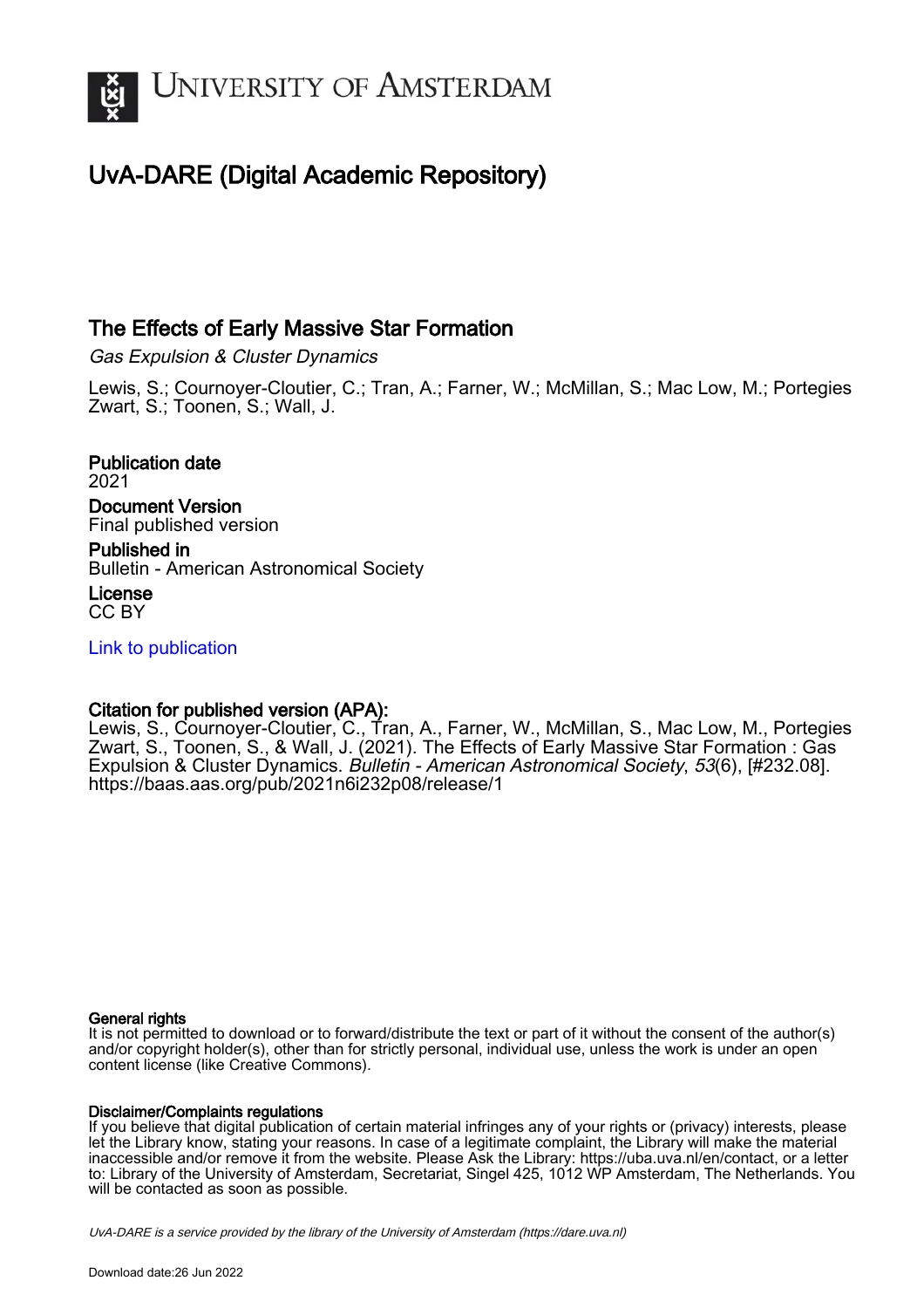## **Bulletin of the AAS • Vol. 53, Issue 6**

# **The Effects of Early Massive Star Formation: Gas Expulsion & Cluster Dynamics**

## **S. Lewis 1 , C. Cournoyer-Cloutier 2 , A. Tran 3 , W. Farner 1 , S. McMillan 1 , M. Mac Low4, S. Portegies Zwart 5 , S. Toonen <sup>6</sup>, J. Wall 7**

**<sup>1</sup>Drexel University, Philadelphia, PA, <sup>2</sup>McMaster University, Hamilton, ON, Canada, <sup>3</sup>Columbia University, New York City, NY,**

**<sup>4</sup>American Museum of Natural History, New York City, NY; Flatiron Institute, New York City, NY, <sup>5</sup>Leiden University, Leiden, Netherlands, <sup>6</sup>University of Amsterdam, Amsterdam, Netherlands, <sup>7</sup>Drexel University, Philadelphia, PA; Lockheed Martin, King of Prussia, PA**

**Published on:** Jun 18, 2021 **License:** Creative Commons Attribution 4.0 [International](https://creativecommons.org/licenses/by/4.0/) License (CC-BY 4.0)